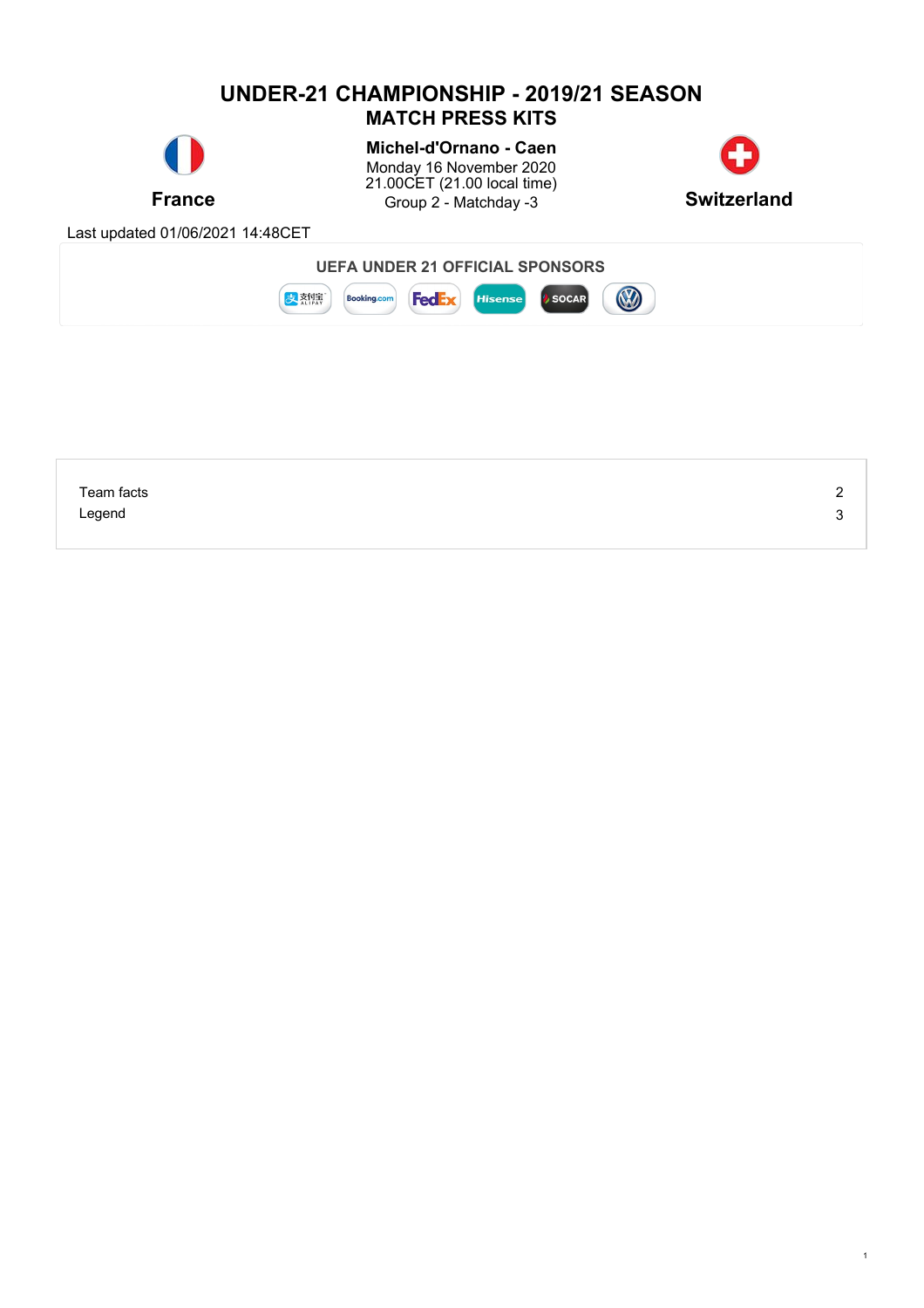2

# **Team facts**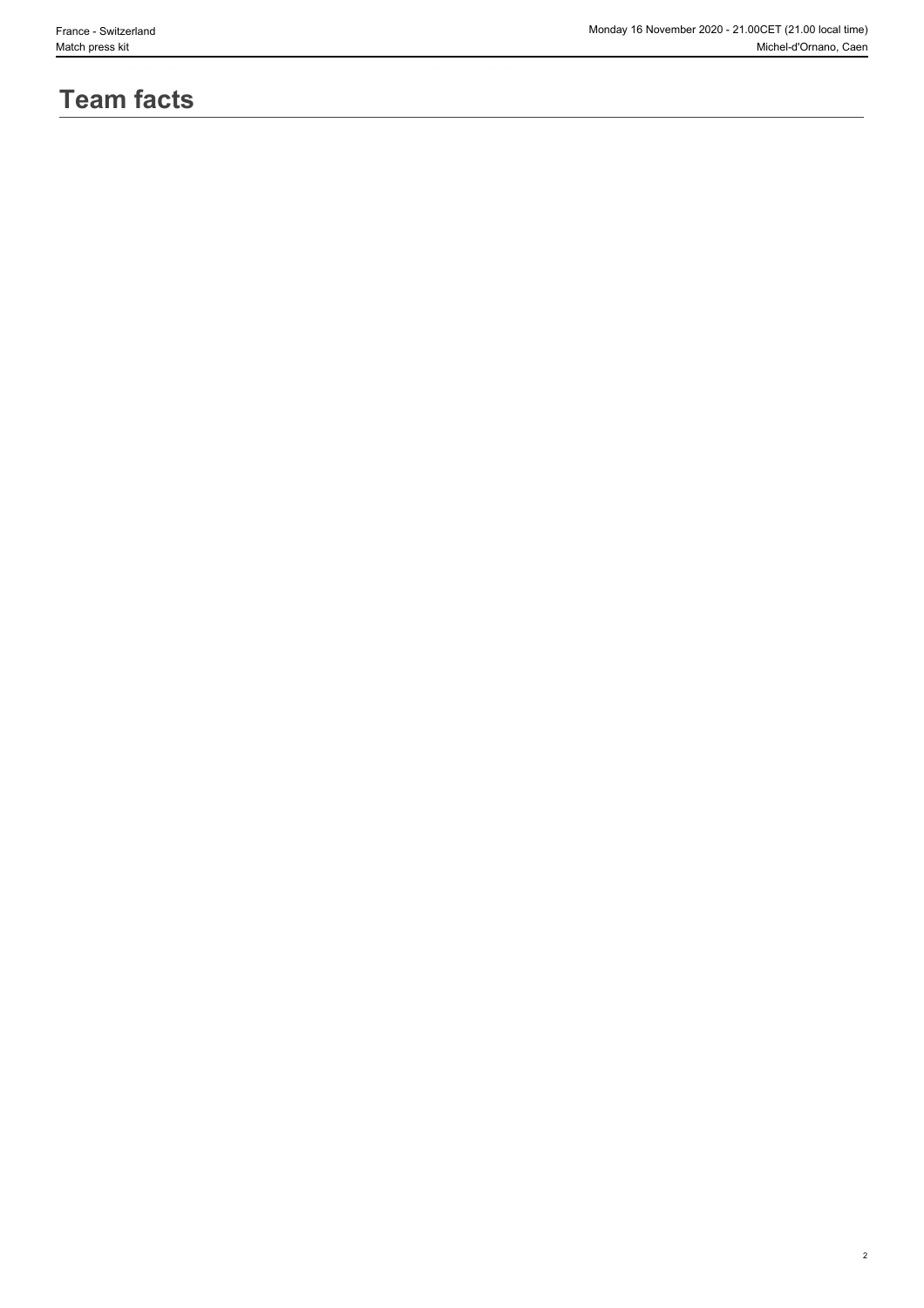# **Legend**

### **:: Squad list**

**No:** number **DoB:** date of birth **Qual:** qualifying **FT:** final tournament **Pld:** played **Gls:** goals **Overall U21:** all-time qualifying and final tournament data

### **:: Match officials**

**Nat:** nationality **DoB:** date of birth

**Under-21:** Total matches officiated in the UEFA European U21 Championship including all qualifying round matches. Matches as the fourth official are not included in these statistics. These are the official statistics considered valid for communicating official records in the competition.

**UEFA:** Total matches officiated in all UEFA competitions including all qualifying round matches. Matches where the official has acted as the fourth official are not included in these statistics. These are the official statistics considered valid for communicating official records in the competition.

#### **:: Group statistics/Tournament schedule**

**Pos:** position **Pld:** played **W:** won **D:** drawn **L:** lost **GF:** goals for **GA:** goals against **Pts:** points

#### **:: NOTE: All-time statistics**

Goals totals include the outcome of disciplinary decisions (eg. match forfeits when a 3-0 result is determined). Goals totals do not include goals scored from the penalty mark during a penalty shoot-out.

## **Competitions**

|  | Club competitions |  |
|--|-------------------|--|
|  |                   |  |

**UCL**: UEFA Champions League **ECCC**: European Champion Clubs' Cup **UEL**: UEFA Europa League **UCUP**: UEFA Cup **UCWC**: UEFA Cup Winners' Cup **SCUP**: UEFA Super Cup **UIC**: UEFA Intertoto Cup **ICF**: Inter-Cities Fairs Cup

#### **Club competitions National team competitions**

| <b>EURO:</b> UEFA European Football Championship |  |
|--------------------------------------------------|--|
| <b>WC: FIFA World Cup</b>                        |  |
| <b>CONFCUP: FIFA Confederations Cup</b>          |  |
| <b>FRIE:</b> Friendly internationals             |  |
| <b>U21FRIE:</b> Under-21 friendly internationals |  |
| U21: UEFA European Under-21 Championship         |  |
| U17: UEFA Under-17 Championship                  |  |
| U16: UEFA European Under-16 Championship         |  |
| U19: UEFA Under-19 Championship                  |  |
| U18: UEFA European Under-18 Championship         |  |
| <b>WWC: FIFA Women's World Cup</b>               |  |
| <b>WEURO:</b> UEFA European Women's Championship |  |
| <b>Other abbreviations</b>                       |  |

## **Competition stages**

| F: Final                           | <b>GS:</b> Group stage             | (aet): After extra time                            | pens: Penalties               |
|------------------------------------|------------------------------------|----------------------------------------------------|-------------------------------|
| <b>GS1: First group stage</b>      | <b>GS2:</b> Second group stage     | <b>No.: Number</b>                                 | og: Own goal                  |
| <b>3QR:</b> Third qualifying round | <b>R1:</b> First round             | ag: Match decided on away                          | <b>P</b> : Penalty            |
| R2: Second round                   | <b>R3:</b> Third round             | qoals                                              | agg: Aggregate                |
| <b>R4:</b> Fourth round            | <b>PR:</b> Preliminary round       | <b>PId:</b> Matches played                         | AP: Appearances               |
| <b>SF: Semi-finals</b>             | <b>QF:</b> Quarter-finals          | <b>Pos.: Position</b>                              | <b>Comp.: Competition</b>     |
| $R16$ : round of 16                | <b>QR:</b> Qualifying round        | <b>Pts: Points</b>                                 | <b>D</b> : Drawn              |
| R32: Round of 32                   | <b>1QR: First qualifying round</b> | R: Sent off (straight red card) DoB: Date of birth |                               |
| <b>1st:</b> first leg              | <b>2QR:</b> Second qualifying      | <b>Res.: Result</b>                                | <b>ET:</b> Extra Time         |
|                                    | round                              | sg: Match decided by silver                        | <b>GA:</b> Goals against      |
| 2nd: second leg                    | FT: Final tournament               | qoal                                               | t: Match decided by toss of a |
| PO: Play-off                       | <b>ELITE:</b> Elite round          |                                                    | coin                          |
| <b>Rep: Replay</b>                 | 3rdPO: Third-place play-off        | <b>GF:</b> Goals for                               | W: Won                        |
| PO - FT: Play-off for Final        | <b>GS-FT:</b> Group stage – final  | gg: Match decided by golden Y: Booked              |                               |
| Tournament                         | tournament                         | qoal                                               | $L:$ Lost                     |
|                                    |                                    | Y/R: Sent off (two yellow                          | <b>Nat.: Nationality</b>      |
|                                    |                                    | cards)                                             | N/A: Not applicable           |

**f**: Match forfeited